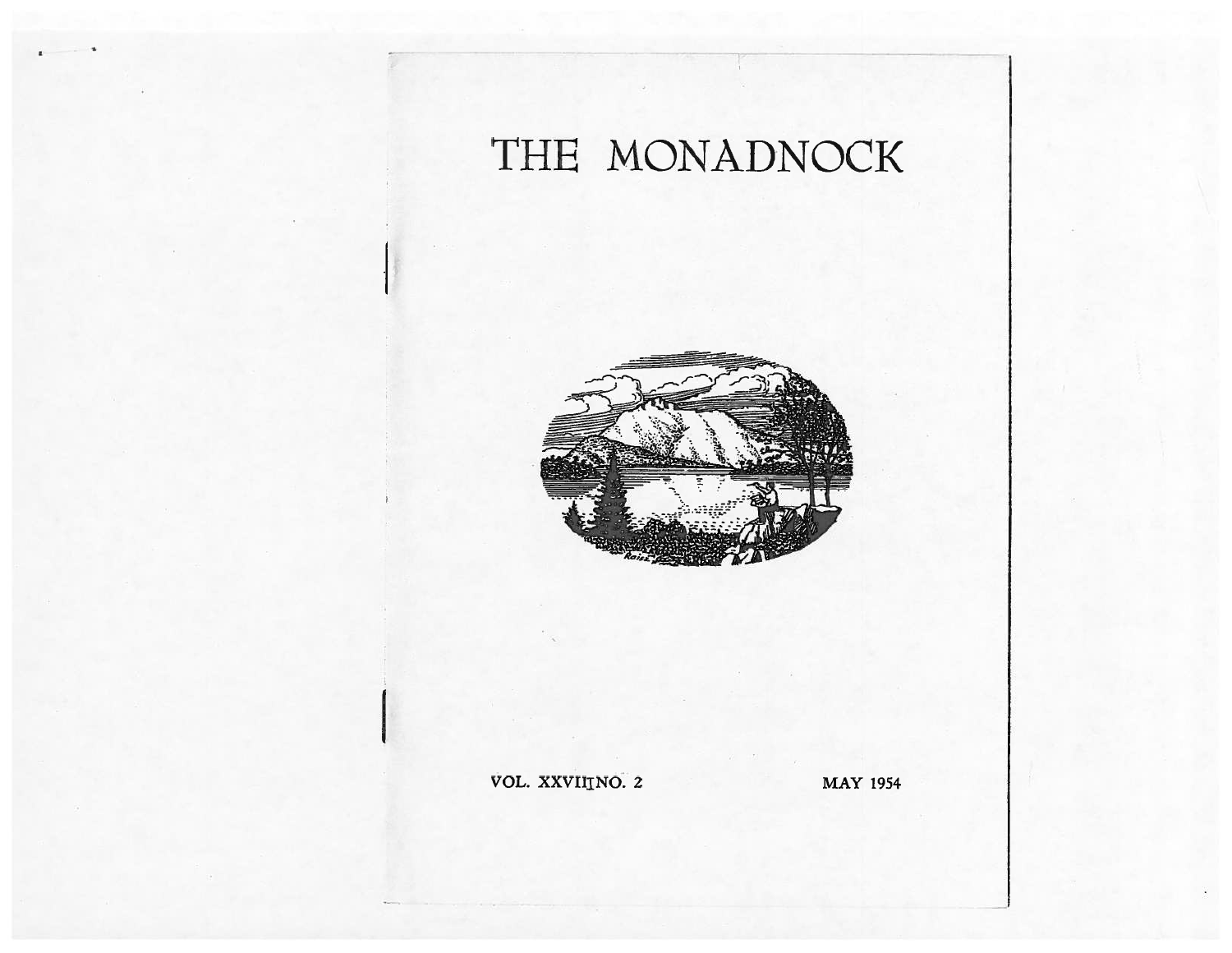The staff of THE MONADNOCK extend greetings to the alumni of the Clark University Graduate School of Geography. This issue of THE MONADNOCK is dedicated to you. It is your continued and wholehearted support that assures the success of this magazine.

 We hope that this issue contains news and information which will be of interest to all. The response to the questionnaire sent out last fall has been most gratifying both from an editorial standpoint and from <sup>a</sup> financial one. Over 250 dollars were generously contributed by you this year. We are happy to report that over 500 copies of the December issue were sent out to all parts of the world. In the past this magazine has attempted to keep you informed as to the whereabouts and activities of others. We have continued this tradition and have re produced the information you sent in with as little editing as possible.

May we take this opportunity to wish each of you success in professional projects and happiness in personal affairs.

THE STAFF

The MONADNOCK is regularly published twice <sup>a</sup> year, in December and May, by the Clark University Geographical Society, Worcester, Massachusetts.

## THE MONADNOCK

#### VOL. XXVII NO. 2 MAY 1954

#### STAFF ACTIVITIES

Dr. Samuel Van Valkenburg had three articles published this spring including "Iraq" in the January, 1954 issue of *Focus*, "The Hashemite Kingdom of the Jordan:" a study in Economic Geography, Volume 30, April, 1954., and "Iraq," in Social Education, Volume 18, March, 1954.

In March he visited his home in Holland for about ten days in order to see his sister who has been seriously ill.

On April 28th he left for <sup>a</sup> two week lecture trip to the West coast where he visited Chico State College, Oregon State College, the University of Washington, Bellingham College of Education, San Francisco State Col lege, the University College of Los Angeles, and the University of South ern California. He also gave the chief conference lecture at the meeting of the California Council of Geography Teachers.

During the summer school he will <sup>g</sup>ive one class in Political Geography.

Dr. Raymond E. Murphy attended the meeting of the Association of American Geographers in Philadel phia where he was <sup>a</sup> discussant in the Urban Section and in the section on Problems in the Geography of the United States. Dr. Murphy was <sup>a</sup> member of the retiring Council of the Association.

Dr. Murphy was responsible for the Introduction and Conclusion of the section on "The Fields of Economic -Geography" and the chapter on

"The Geography of Mineral Produc tion" in American Geography: Inventory and Prospect, published this spring.

An article titled, "Delimiting the CBD", by Dr. Murphy and Dr. I. E. Vance, Jr. will appear in the july. 1954, issue of Economic Geography. This summer they will be working on two further articles concerned with the Central Business District.

Dr. Edward Higbee presented <sup>a</sup> paper at the Association meeting in Philadelphia titled, "Emerging Trends in Eastern Mountain Agriculture."

He has been spending some time this spring in summarizing the results of field work undertaken last year throughout the United States and will continue this work on Martha's Vine yard where he <sup>p</sup>lans to spend the summer with his family in <sup>a</sup> newly acquired cottage.

Dr. Dieter Brunnschweiler re-opene<sup>d</sup> the weather station at Clark this spring and has an enthusiastic group of some 20 amateur weather fore casters who have been quite success ful in their predictions. Dr. Brunnschweiler attended the meetings of the Association of American geog raphers in April and did some travel ing along the coastal plain as well. He has an invitation to go to Syracuse to give <sup>a</sup> lecture in May on his private research into climatological classification.

In June Dr. and Mrs. Brunnschwei Icr will leave for Bolivia. He will be one of <sup>a</sup> group of four teen comprising <sup>a</sup> United Nations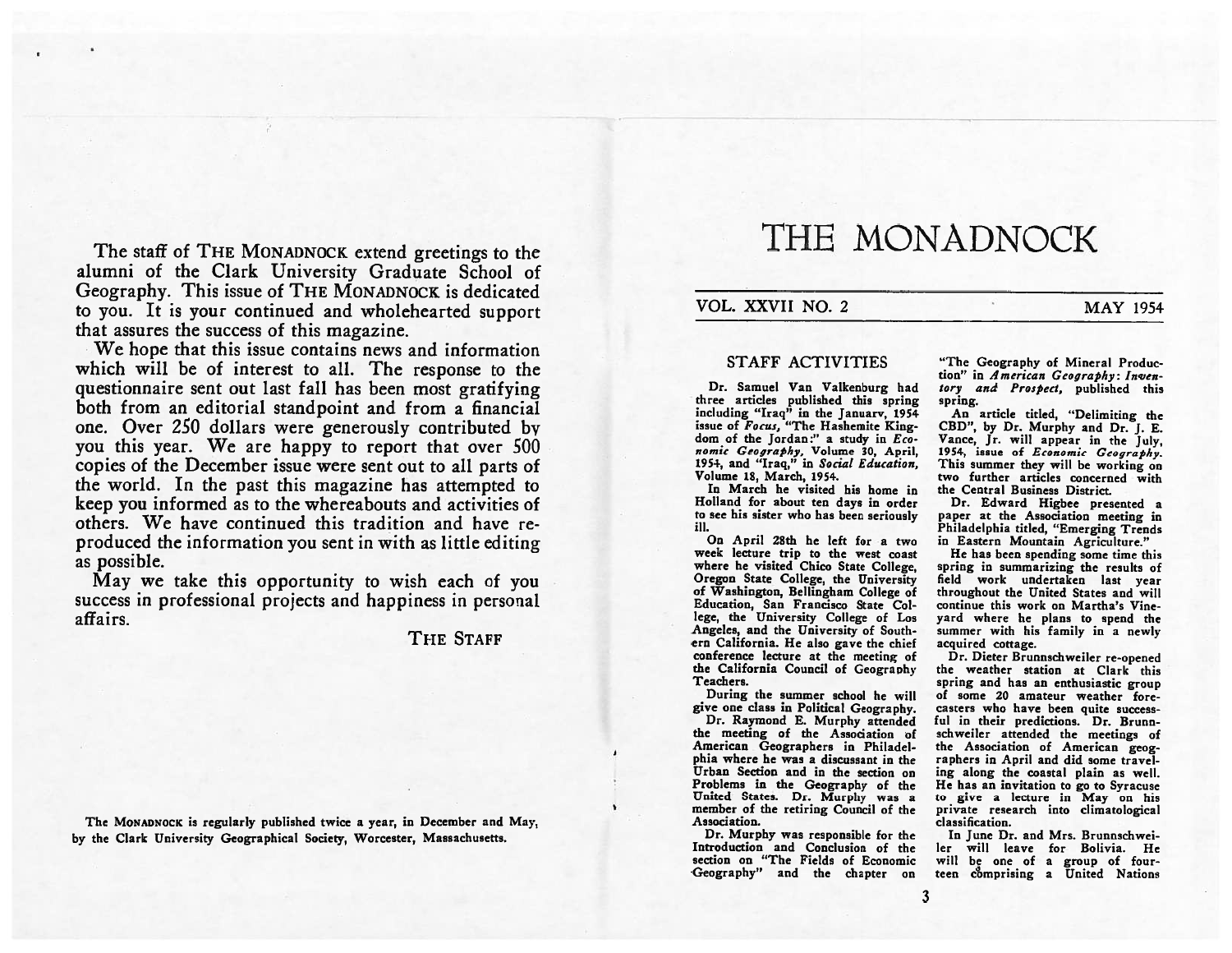Mission to Bolivia and will be <sup>a</sup> climatology consultant for the Bolivian Department of Agriculture. He will work on an analysis of Bolivian cli mate, and aid agricultural experts in determining new alpine agricultural procedures possible on the Altiplano of Bolivia.

Dr. Brunnschweiler also. <sup>p</sup>lans to work on <sup>a</sup> private research project concerning glaciation in the Andes.

At presen<sup>t</sup> he plans to be in Bolivia until July, 1955. His address will be: c/o United Nations Mission, La Paz. Bolivia.

Dr. Hassan Awad, Director of Geography at Ibrahim University. Cairo, Egypt, who is <sup>a</sup> visiting lec turer at Clark this year, journeyed to Washington and Detroit this spring. In April he was one of the speakers at an all-day Conference at Clark on the topic, "Africa in the World of Today." In June he will start his trip home via the Pacific. He has been in vited on <sup>a</sup> field trip to study the desert of California by Dr. Richard Logan of the University of Southern Califor nia. After this he will visit Japan, Hong Kong, Indonesia, Thailand, India, and possibly Iran before arriv ing in Cairo at the end of September. Clark alumni have been alerted along his route and he is looking forward to meeting geographers in each country he will visit.

Mr. Guy Burnham has been busy with his class in cartography this spring. He has also been directing two assistants in cartographic work for Economic Geography. Occasional ly he has been presented with unusual problems by the lay public. A school teacher who is <sup>a</sup> hay broker on the side came in to inquire about the soils of Cayuga County, New York State. He was weighing the potential quality of New York hay against Canadian hay.

This summer Mr. Burnham will be busy in the cool depths of the Geog raphy building with his summer class in cartography and will be .relaxing in his garden whenever possible.

#### ROBERT G. BUZZARD **HONORED**

On October 3, 1953, President Robert G. Buzzard (Ph.D. Clark, 1925) was honored at <sup>a</sup> special Convo cation held at Eastern Illinois State College, Charleston, Illinois. The oc casion was the 20th anniversay of Dr. Buzzard's appointment as President of Eastern Illinois State College.

More than <sup>a</sup> score of geographers who now hold graduate degrees from Clark and other universities were Dr. Buzzard's students when he served as Head of the Department of Geog raphy at Illinois State Normal Uni versity during the decade preceding his college presidency.

Five geographers with Ph.D. de gress from Clark were students of Dr. Buzzard, while an equal number of his former students hold Ph.D. de grees in geography from other uni versities. No less than seventeen of his former students hold M.A. degrees in geography from Clark as does his son, Henry Buzzard. This record of inspiring his students to successful graduate work in geography tells more adequately than words the quality of Dr. Buzzard's leadership and teaching.

#### THE SUMMER SCHOOL PROGRAM

Beginning June 28th, the Summer School this year will comprise one six and one-half week session. This session has "Problems of Citizenship To-day" as its theme and includes courses for teachers, graduate students, and undergraduates.

Four courses will be offered by the School of Geography. Dr. Samuel Van Valkenburg will presen<sup>t</sup> "Ele ments of Political Geography." Dr. Earl Shaw, Worcester State Teachers College, will give courses on "Princi ples of Human Geography" and "Principles of Economic Geography." Mr. Guy Burnham will presen<sup>t</sup> "Cartography."

r.

#### ALUMNI ACTIVITIES

Abrahamson, Sherman R. (Ph.D. '49) Geographer, U. S. Government. 1518 Wayne Drive, Falls Church, Va. Recent publications: "The Shifting Geographic Center of Petroleum Production and Its Effect on Pric ing Systems," Econ. Geog. Vol. 28; "Petroleum in the Soviet Union: An Appraisal of <sup>a</sup> Recent German Study," Econ. Geog., Vol. 29. He now has two sons, Dale, born June 18, 1949, and Donald, born November 25th, 1953.

Adkinson, Burton W. (Ph.D. '42) Director, Reference Department, Li brary of Congress, Washington, D.C.

Allen, Agnes M. (Ph.D. '37) Head of Science Department, Director of Student Welfare, Arizona State Col lege, Flagstaff, Arizona. Instituted <sup>a</sup> special field course at end of summer sessions designed especially for teachers in Arizona. State President of the American Association of Uni versity Women.

Atwood, Wallace W. Jr. (Ph.D. '30) Director, Office of International Relations, National Academy of Sciences —National Research Council, Washington D.C. U.S. delegate to the UNESCO Working Party conference held in Paris, July 1953 to consider the establishment of an International Advisory Committee on Scientific Research. Member U.S.A. National Committee for the International Geo physical Year, 1957-53.

Augelli, John P. ('39-'43) Assistant<br>Professor, University of Maryland. College Park, Md. Recent publica-<br>tions: "Patterns and Problems of Land Tenure in the Lesser Antilles," Econ. Geog.; "Sugar Cane and Tobacco: A Comparison of Agricultural Types in the Highlands of Eastern Puerto Rico," Econ. Geog.

Bellinger, Frank H. (M.A. '53) Instructor in Geography, Wheaton Col lege. The family now includes three boys.

Bengtson, Nels 4. (Ph.D. '27) Professor of Geography and Dean of the Junior Division, Emeritus, University of Nebraska.

Berman, Mildred (M.A. '50) Instructor, State Teachers College, Salem, Mass.

Black, Lloyd D. (M.A. '36) Adjunct Professor of Geography, American University, Washington, D.C.; Con sultant, U.S. Forest Service.

Boesch, Hans ('34-'35) Chairman, Department of Geography, Univer sity of Zurich, Switzerland. Vice President I.G.U. Research on an Industrial Map of Switzerland.<br>Branom. Frederick K. (Ph.D. '23)

Chairman, Department of the Social<br>Sciences. Chicago Teachers College. Chicago, Ill. Preparing an article which will be published during the<br>early part of 1954 for the Chicago Schools Journal on, "Free and Inexpensive Materials in the Social Studies."

Bollinger, C. J. Associate Professor, University of Oklahoma, Norman, OkIa.

Botts, Adelhcrt K. (Ph.D. '34) Chairman, Department of Geography, New Jersey State Teachers College, Trenton, New Jersey. Conducted field trip sponsore<sup>d</sup> jointly by the New Jersey State Teachers College and Division of Travel Service, National Education Association, to Churchill, Manitoba, August 1953. Taught two Courses in the Summer School 1953 at Rutgers University.

Burrill, Meredith F. (Ph.D. '30) Director, Division of Geography, U.S. Department of Interior, Washington, D.C.; Executive Secretary, Board on Geographic Names. Studying at presen<sup>t</sup> topographic terms used in geographic names.

Burton, Dorothea E. (Ph.D. '49) Major, USMCR, Administrative As sistant, Training Department, U.S. Naval Photographic Interpretation Center, U.S. Naval Receiving Station, Washington, D.C.

Buzzard, Robert Guy (Ph.D. '25) President, Eastern Illinois State Col lege, Charleston. Illinois.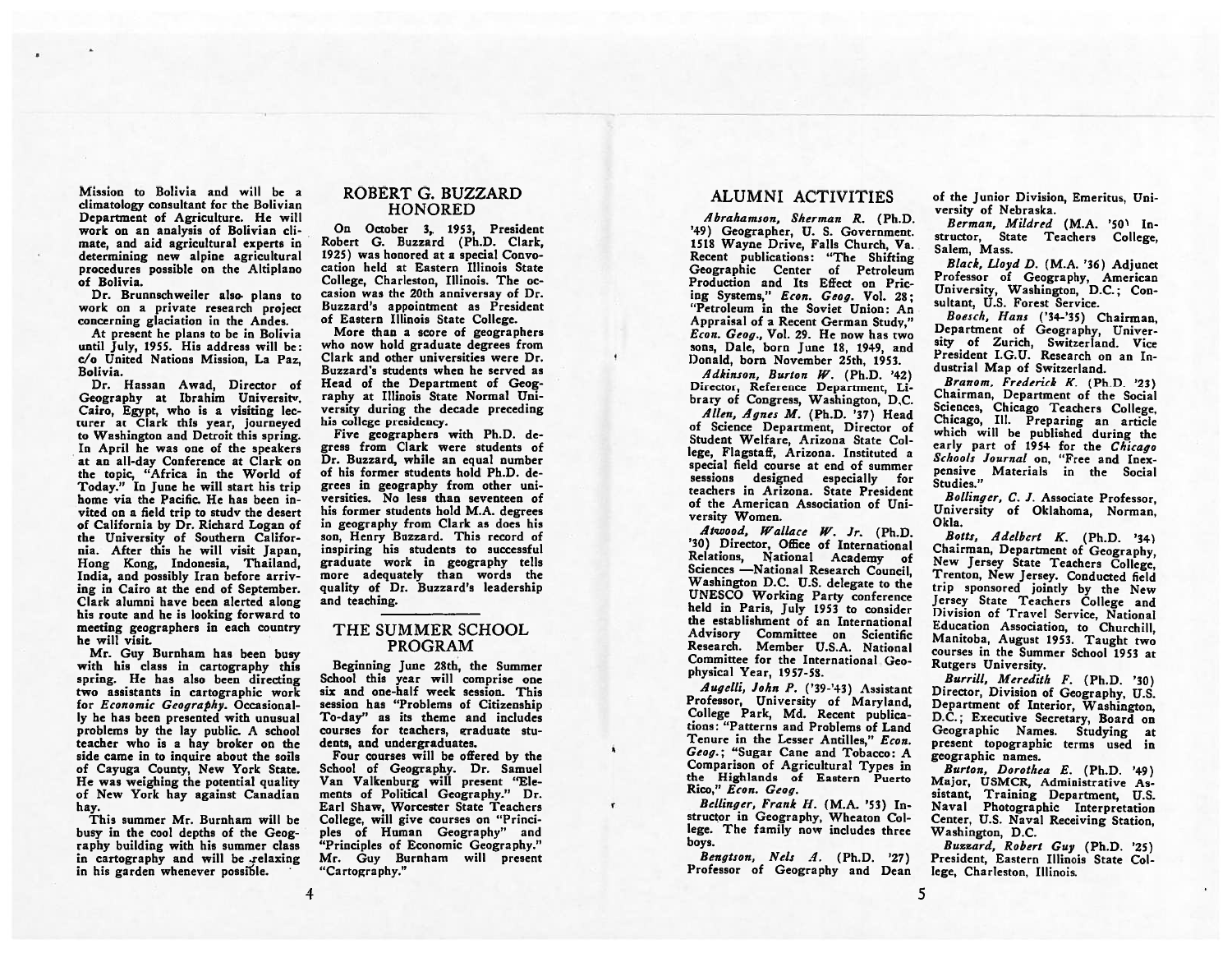CaIdwell, Harry H. (Ph.D. '51) As sistant Professor, Department of Geology and Geography, University of Idaho, Moscow, Idaho. Recent Publications: "Recreational Resources and Their Conservation," Northwest Conservationist, Vol. XII; "Tourist Packer Services in Primitive Areas," Land Economics, Vol. XXIX. Plans to write <sup>a</sup> high school textbook on Idaho's Resources and Industries.

Campbell, Robert D. (Ph.D. '49) Chairman, Department of Geography, George Washington University. Washington, D.C.; Consultant, George Washington University, Office of Naval Research Logistics Research Project; Principal Investigator, His torical Records Research Project, School of Engineering, George Wash ington University. Recent Publications: "The Environment—Material Rela tionship as it Affects Logistic Planning," with Walter H. Bailey. Professor Campbell was <sup>a</sup> Fulbright Lectur er, Department of Geography, Alexan dria University, Alexandria, Egypt for the academic year 1952-53.

Carls, Norman (Ph.D. '35) Profes sor of Geography, American Univer sity, Washington, D.C., at the presen<sup>t</sup> time is continuing work on <sup>a</sup> series of geography textbooks for elementary schools.

Caughey, Philip M. ('45-'46) Chairman of Social Studies, Lexington Junior High School, Lexington, Mass. Chew, Margaret S. Chairman, De partment of Geography, Wisconsin State College, La Crosse, Wisconsin. Working on map bibliography for National Council of Geography Teachers.

Church, Phil E. (Ph.D. '37) Execu tive Officer, Department of Meteorol ogy and Climatology, University of Washington, Seattle 5, Washington. Elected President of Meteorology Sec tion, American Geophysical Union for three years, beginning July, 1953. The family includes four daughters.

 $Cox$ , Catherine E. (M.A. '42) Lieutenant U.S. Navy, 3701 Conn. Ave. N.W., Apt. 425, Washington 8, D.C. Visited Europe in August and Septemher of 1953.

Grain, Clark N. (Ph.D. '51) As sociate Professor and Chairman of the Department of Geography, Uni versity of Denver, Denver 10, Colo rado. Consultant for two large recla mation projects in South America. plans publication of Historical Geog raphy of Colorado. The family in cludes four children.

Cressey, George B. (Ph.D. '31) Max well Professor of Geography, Syracuse University, Syracuse, New York. Recently completed small volume en titled "How Strong is Russia?", Syra cuse University Press; Article in Economic Geography, "Changing the Map of the Soviet Union," Vol. 29, 1953.

Creveling, Harold F., (Ph.D. '51) Head of Department of Geography, Tampa, Florida. Presented paper to A.A.G. meeting in Cleveland entitled "A Method of Determining the Cul tural Pattern of An American Indus trial City." Appointed <sup>a</sup> member of Governor's Committee on Resource Use Education.

Cunningham, Floyd F., (Ph.D. '30) Chairman of Department of Geogra phy and Geology, South Illinois Uni versity, Carbondale, Illinois. Con ducted seven-week field trip to Alaska summer of 1953; Fulbright lecturer at Ibrahim Pasha University and American University, Cairo, Egypt, Sept. 1953 to June 1954. Became grandfather of twins, Joel Wayne and Jeffrey Alan Jungers in March, 1953. Danklefsen, Mildred, (M.A. '43, Ph.D. '52) Assistant Professor of Geography, Western Reserve Univer sity, Cleveland 6, Ohio. The second National Television Survey repor<sup>t</sup> will be published soon by The Journal of Geography. Paper now in progress on The Modernization of the Wabana Iron Ore Industry of Newfoundland; plans to write <sup>a</sup> Geography of Ja maica. Announces her engagemen<sup>t</sup> to William E. Walmsley, Cleveland At torney.

Deacon, Nadine Att, (Mrs. Arthur S.), ('44-'45) 17 St. Leonardo Ave., Toronto 12, Ontario, Canada, A third child, David, was born June 1, 1953.

Dean, Veva K., (Ph.D. '49) Profes sor of Geography, State Teachers College, East Stroudsburg, Pa.

Deasy, George F. (Ph.D. '48) Pro-<br>fessor of Geography, Pennsylvania State University, State College, Pa. Textbook on economic geography now in process.

Diettrich, Sigismond der, (Ph.D. '31) Head, Department of Geography, Uni versity of Florida, Gainesville, Flor ida. Recent papers <sup>g</sup>iven: AAG 1952, "The Rainfall of Miami"; Flor ida Academy of Sciences, 1952, "The Geographic Factor in Florida's History 1953," Two Decades of Florida's Truck Crop Industry 1933-34-1952-53. Recent publications: "Field Work shop in Resource-Use Education," Florida School Bulletin, 1951; "The Significance of Thünen's Theory in Economic Geography," Memorandum Folio, S.E. Div. A.A.G. 1951, "State Economic Areas, Preliminary Critical Review," Memorandum Folio, 1952 "Florida's Shrimp Industry," Economic Leaflets, Vol. 10. "Some Geo graphic Aspects of the Russian Ex pansion," Education, 1952; "The Geographic Factor in the History of Bulgaria," Quarterly Journal, 1952; "Florida's Non-Metropolitan Urban Growth, 1930-1950," Quarterly Jour naL As President of the Florida Academy of Sciences 1954, he hopes to inaugurate an educational radio program by the contribution of results of research of the members of the Academy. He also reports that his daughter Rosemary entered the Uni versity of Florida as <sup>a</sup> Freshman.

Dornbach, John E. ('50-'52) Cartog rapher, Aeronautical Chart and In formation Center, St. Louis, Missouri. Instructor (Night School), Washing ton University, St. Louis, Missouri. Co-author "Chart Altitude as <sup>a</sup> Func tion of Hypsometric Tints," Naviga-<br>tion (Journal of the Institute of Navigation), 1953. A first child, John Thomas, was born February 1. 1953.

Dunkle, John R. ('5l-'52) Instruc tor of Geography and Physical Sciences, Department of Geography, University of Florida. Article on Flor ida forthcoming in "La Vie del Mondo." A first child, John Robert, Jr., was horn in March of 1953

Elliott, Francis G. (Ph.D. '52) Oceanographer, U.S.N. Hydrographic Office, Washington, D.C.

Fairchild, Wilma B. (M.A. '37) Editor, Geographical Review, American Geographical Society, Broadway at 156th. St.. New York 32, N.Y.

Fause, 4sbjorn (M.A. '35) Cartog rapher, Pan American World Air ways. Inc. Home address: 1575 OdeH Street, New York 62, N.Y. The family includes two children, Carol-Jo. age 7 and Kenneth, age 5.

Fisk, Brad, Jr. (M.A. '50) Head quarters Co., 30th Engr. Topo. Bn., Fort Winfield Scott, San Francisco, California.

Forward, Charles N. ('52-'53) Geographer, Geographical Branch, Department of Mines and Technical Surveys. Ottawa, Canada. Recent Pub lication: "Ice Distribution in the Gulf of St. Lawrence During the Breakup Season," Geographical Bulletin No. 5, Geographical Branch, Ottawa, Ontario.

Foscue, Edwin J. (Ph.D. '31) Chair man, Department of Geography, Southern Methodist University. Dallas, Texas. Recent Publication: Co-author of revised Regional Geog raphy of  $Analo-America$ , to be published in 1954.

Freeman, Otis W. (Ph.D. '29) 2428 Miller St., Seattle 2, Washington. Professor Emeritus, retired fall of 1953. Elected President, National Council of Geography Teachers for 1954.

Freile, difonto J. ('51-'52) Profes sor of Geography. Universidad de Panama, Panama. Republic of Pana ma.

Graham, Guilbert R. (M.A. '31) Associate Professor, Department of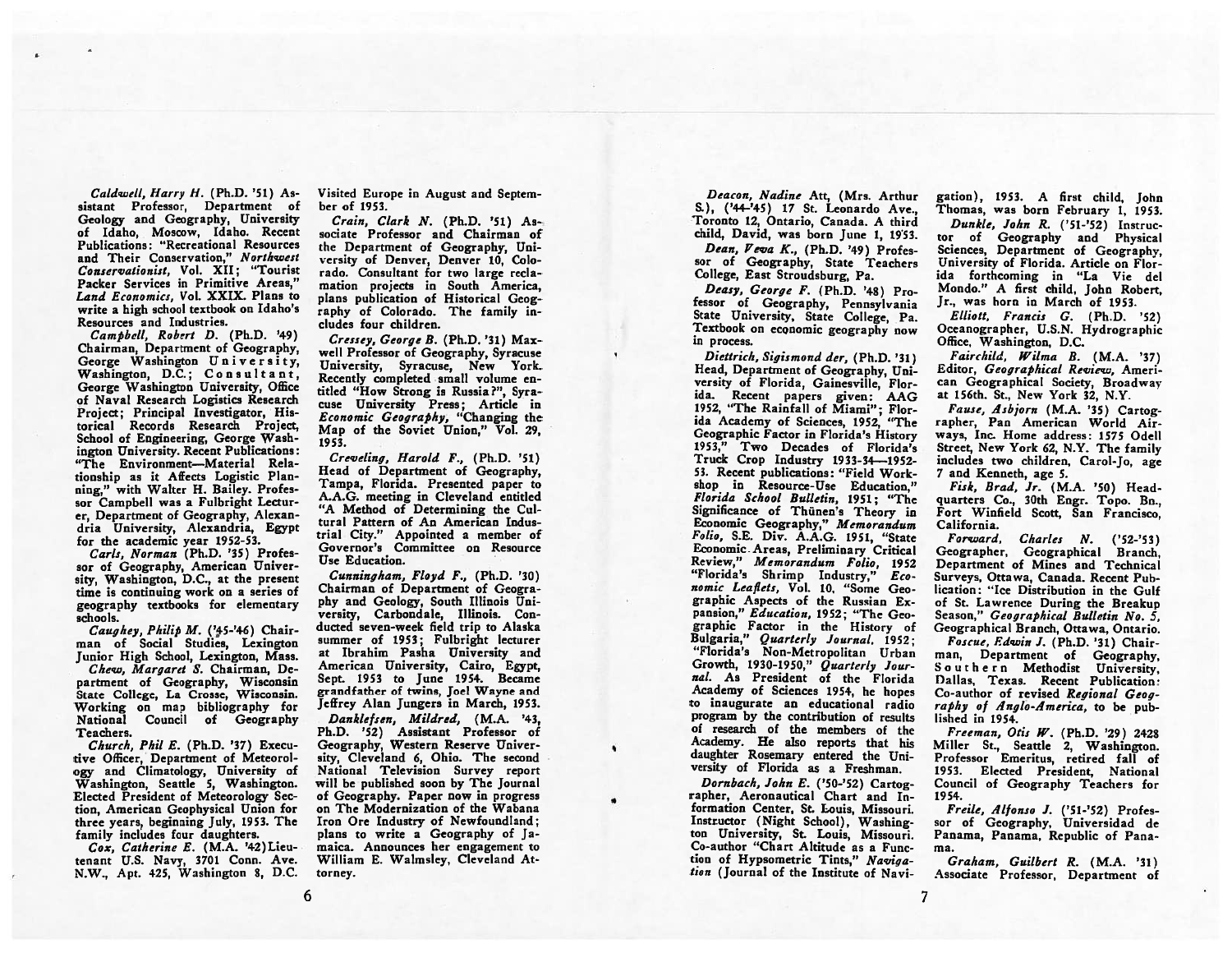Geology and Geography, University of South Carolina.

Green, Howard L. (M.A. '49) Manager, Marketing Research De partment, Stop and Shop, Inc., 393 <sup>D</sup> Street, Boston 10, Massachusetts. A son, Lanford Curtis, was born August 15, 1953.

Grotewold, Andreas (M.A. '51) <sup>5635</sup> South Drexel Avenue, Chicago 37, Illinois. Student at University of Chicago.

Harding, George E. ('30-'31) Chair man of the Department of Geography, Science and Mathematics, State Teachers College, California, Pa. Recent Publication: Co-author-Elements of World Geography.

Held, Colbert C. (Ph.D. '49) Assist ant Professor of Geography, Univer sity of Nebraska, Lincoln, Nebraska. Teaching in the University of Mary land Overseas Program in Europe. 1953-54.

Hirschberg, Peter (M.A. '51) Geographer, U.S. Government. Home address: 310 North Thomas Street, Arlington, Virginia.

Hirst, Mrs. Roy Chairman of the Science Department, Brearley School, White Plains, New York.

Hones, Gerald H. (M.A. '53) Senior Geography Master, Harvey Grammar School, Folkestone, Kent, England. Recent Publication: "Change in Romney Marsh," Geographical Magazine, 1953. A son, Robin Anthony, born Feb. 19, 1953.

Flowarth, Margery (M.A. '34) Ge ographer, U.S. Army Map Service, 6,500 Brooks Lane, Washington 25, D.C. Recent Publication: Co-author of Neighbors in Latin America, The John C. Winston Co.

Howe, George F. (M.A. '24) As sociate Professor of Geography, Teachers College of Connecticut, New Britain, Conn. Recent Publication: "Do College Students Know Geography?" Teacher Education Quarterly.

Howe, George M. ('48-'50) Clima tologist and Lieutenant, U.S. Navy. Home address: 852 South Frederic St., Arlington 4, Virginia. Prepared <sup>a</sup> film strip with teachers' guide on Southwest Germany for the new film strip series of the American Geographical Society.

Fludgin, Bert. (Ph.D. '30) Chair man of Department of Geography, Wayne University, Detroit, Michigan. Recent Publications: Michigan-Geographic Backgrounds in the Develop ment of the Commonwealth, Edwards Brothers, Ann Arbor, Michigan. <sup>A</sup> revision of Miller-Parkins, Geogra<sup>p</sup>hy of North America, John Wiley.

.<br>1940 - Personal Propinsi Propinsi Propinsi Propinsi Propinsi Propinsi Propinsi Propinsi Propinsi Propinsi Pro

I'

Hughes, John T. (M.A. '52) Ge ographer, Army Map Service, Wash ington, D.C.

Hunter, Mrs. Esther K. (M.A. '40) <sup>16</sup> Croft Road, Poughkeepsie, New York. Family now includes five children.

Jesseman, Jessie M. (Thornton) (M.A. '41) <sup>14</sup> Humphrey Street, Con cord, New Hampshire.

Keller, Lois R. 3232 East Fairfax Road, Cleveland Heights 18, Ohio.

 $Kelloga$ , David H.  $(M.A. '51)$ Junior Planner, Technical Planning Associates, Inc. <sup>111</sup> Whitney Ave., New Haven, Connecticut. Announces engagement to Miss Ruth E. Mime of Pittsfield, Massachusetts.

Khan, Azra 1. Rahman (Ph.D. '53) 24 Cooper Road, Lahore, Pakistan. Kircher, Harry B. ('51-'52) Econ omist, Federal Reserve Bank of St. Louis, St. Louis, Missouri. Recent Pub lications: "From Arkadeiphia to Zeigler—a Study of the Place of Cities and Towns in the Eighth District Economy," Monthly Review, Federal Reserve Bank of St. Louis, July, 1953. Kistler, Esther L. (M.A. '38) 212

State St., Nanticoke, Pa. Laine, Oliver H. (Ph.D. '53) Instruc-

tor in Geography, State Teachers College, Towson 4, Maryland.

Laing, Jean ('50-'52) Assistant. Geography Department, The Univer sity of Glasgow, Glasgow, Scotland.

Langdon, George (Ph.D. '51) Pro fessor of Geography, State Teachers College, Mansfield, Penna. Recent Pub lication: "Evolution of <sup>a</sup> Transporta tional Route as the Core of <sup>a</sup> Suburban

Region," Scientific Monthly, 1953. Son George is now 18 months old.

Leipold, Louis E. (M.A. '46) Branch Chief, West Europe Branch, Engineer Strategic Intelligence Division, Army Map Service, Washington, D.C. Served as program chairman of the Middle Atlantic Division of the AAG for 1953. Toured the Southwest and hopes to spend <sup>a</sup> month or two in Europe next summer.

Lemaire, Minnie B. (Ph.D. '35) As sociate Professor of Geography, Mount Holyoke College, South Hadley, Mass. Traveled last summer in France, Spain, Italy, Switzerland.

Linehan, Urban J.  $(M.A. '46) As$ sistant Professor of Geography, Catho lic University of America, Washington, D.C. At the present working on his Ph.D. dissertation entitled: "Tor nado Deaths in the United States." A daughter, Katherine Ann, arrived last June.

Little, Dana A. (M.A. '51) Strategic Branch, 500th MISG, APO 613, c/o PM San Francisco, Calif.

Lloyd, Trevar (Ph.D. '40) Profes sor of Geography, Dartmouth College, Hanover, N.H. Recent Publications: Joint author of le Canada et ses Joisios and Southern Lands, two school texts for use in Canada. He is teaching <sup>a</sup> new course, "Regional Geography of Northern Lands" at Dartmouth. Completed research on the regional geography of North Nor way and plans <sup>a</sup> Continuation of re search on South Norway and on<br>Greenland in addition to contributing to a regional geography of Northern Lands.

Logan, Richard F. (M.A. '37) As sistant Professor, Geography Depart ment, University of California, Los<br>Angeles, Calif. He is conducting research, under contract to the Quartermaster Corps, in the geography of <sup>a</sup> desert mountain range—the Provi dence Mts. of the eastern Mojave Desert. Conducted field trips to Ven tura Co., Calif., and to the Santa Monica Mountains.

Macgan, Bradford K. ('38-'39) Assistant Professor of Geography and Geology. University of Chattanooga. Chattanooga, Tenn.

Marsingall-Thomas, (Curnow) I. I. (Research Fellow '28) <sup>36</sup> Ducks Hill Road, Northwood-Middle. Eng land. She has two children, one daughter Ann, age 24 who is Assistant Sci. Officer Medical Research Council and second daughter is continuing her studies.

Mason, Carol Y. (Ph.D. '36) Associate Professor of Geography, Uni versity of Tulsa, Tulsa, Oklahoma,

Matzat, Willi ('51-'52) Student, University of Goettingen, Bad Soden/ Taunus, Koenigsteinerstr. 27, Ger many.

Maung, U Thein (M.A. '52) Lecturer and Head of Geography Depart ment, University College, Mandalay, Burma. He reports that <sup>a</sup> son was born to Mrs. Maung after his return to Mandalay from Clark University. He now has three children (a daugh ter and two sons). Plans to write "The Geography of Burma" with the cooperation of Dr. G. B. Schilz, an alumnus of Clark University.

McConnel, Wallace R. (Ph.D. '25) Professor of Geography, Emeritus, Miami University, Oxford. Ohio. After <sup>34</sup> years as Professor of Geography retired in June, 1952. Reports that. "teaching was to me <sup>a</sup> constant source of joy and inspiration as well as <sup>a</sup> constant challenge." Taught geogra phy during the Summer Sessions in Rhode Island College of Education at Providence during the summers of <sup>1952</sup> and 1953. Plans to <sup>g</sup>ive <sup>a</sup> few lectures and do <sup>a</sup> limited amount of Writing.

 $McDavitt$ , Neva  $(M.A. '29)$  402 Normal Ave., Normal, Ill.

 $Mclntyre, Wallace E. (Ph.D. '51)$ Associate Professor, Geography De partment, Illinois State Normal Uni versity, Normal, Illinois. Recent Pub lication: "Philippine Fish Culture," Scientific Monthly. Plans to publish soon <sup>a</sup> textbook in <sup>p</sup>hysical geography for public schools in Pakistan. Just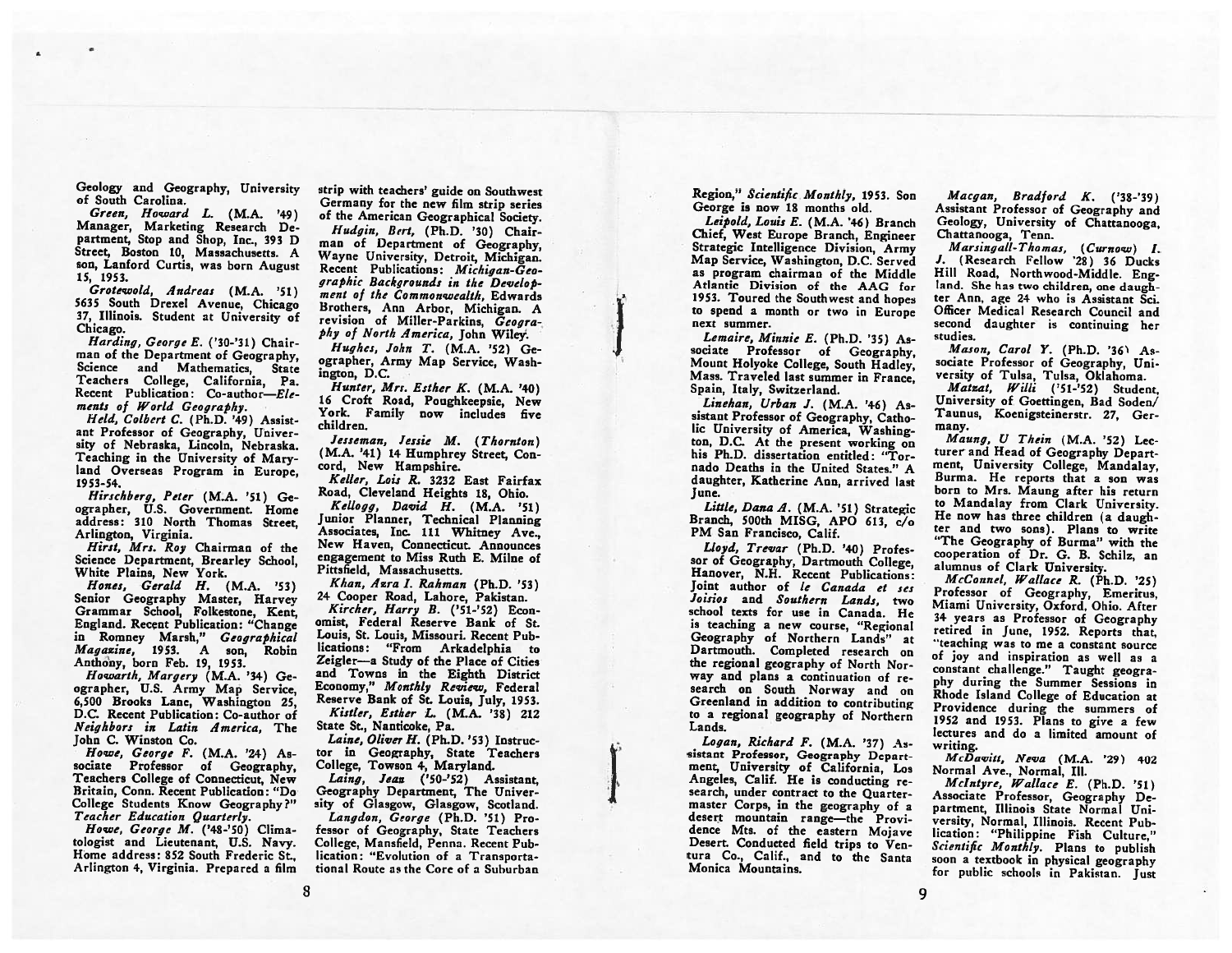returned from <sup>a</sup> year as Fuibright Lecturer at the University of the Philippines.

Miller, Rex C. 3255 23rd Street S.E., Washington, D.C.

Minogue, James A. (M.A. '37) De partment of the Army, Pentagon, Washington, D.C. Reports that four growing daughters and fifty acres on the Blue Ridge account for nearly all of his spare time.

Moore, Jean ('46-'47) Box 488, Canyon, Texas.

Morrison, Paul C. (Ph.D. '41) Pro fessor, Department of Geology and Geography, Michigan State College, East Lansing, Michigan. Recent Pub lications: with T. L. Norris, "Some Aspects of Life on <sup>a</sup> Large Costa Rican Coffee Finca," Pap. Mich. Acad. of Sci., Arts, and Letters. 38 (1952): with T. L. Norris, "Coffee Production and Processing on <sup>a</sup> Large Costa Rican Finca," Pap. Mich. <sup>A</sup> cad. of Sci., Arts, and Letters, 39 (1953); co-author of the "Setting of the Study," <sup>a</sup> chapter in Loomis, et al. Turrialba: Social Systems and the Introduction of Change; chapter on "West Indies," in School and Library Atlas of the World.

Myers, M. W. (Ph.D. '48) Professor of Geography, Dept. of Geology and Geography, Mississippi State Col lege, Miss. Conducted <sup>a</sup> fourth an nual summer field course on <sup>a</sup> monthlong trip to California and the Pacific Northwest during the last summer.

Nelson, Herman L. ('50-'52) Assist ant Professor in Earth Science, Science Department, Iowa State Teachers College, Cedar Falls, Iowa. At present is working on <sup>a</sup> combina tion outline-syllabus for general edu cation course in the earth sciences. Will spend this coming summer in Europe.

Nichols, Norton J. (M.A. '50) Chairman, Social Science Dept., Ante lope Valley Joint Union High School, Lancaster, Calif. Married in Llanelly, Wales, 1952.

O'Brien, Anne K. (M.A. '35) <sup>123</sup> Monadnock Road, Worcester, Mass.

Olson, Ralph E. (Ph. D.'46) Profes sor, Department of Geography, Uni versity of Oklahoma, Norman, Okla homa.

Packard, Leonard P. (M.A. '26) Former Professor of Geography, Teachers College of the City of Bos ton. Now retired and living at <sup>78</sup> Warren Street, Needham, Mass.

Parker, Harry C. (M.A. '38) Park Naturalist, Crater Lake National Park, Fort Klamath, Oregon.<br>Pawlikowski, Daniel F. ('51-'52).

Social Studies teacher, Bridgeport, Conn. 338 Greenfield Street, Bridge-<br>port, Conn.

Perry, Robert F., Jr. ('52-'53) Instructor, Department of Geography, Salem State Teachers College, Salem. Mass.

Pico, Rafael (Ph.D. '38) Chairman, Puerto Rico Planning Board, Box 26, Roosevelt, Puerto Rico. Recent Pub lication: Co-editor with C. F. Jones on book "Symposium on the Geography of Puerto Rico" to be published by the University of P.R. Plans trip to India in January to attend Seminar on Housing and Planning as United Nations Discussion Leader.

Pruser, Etha M. (M.A. '54) Advertising, Gimbel Brothers, N.Y. Present address: 121-13 Liberty Ave., Rich mond Hill, N.Y. Left AMS in Wash ington in <sup>1953</sup> to complete thesis en titled: "Some Observations on the Nature of U.S. State Capitals."

Quam, Louis 0. (Ph.D. '38) Head, Geography Branch Office of Naval Research, Washington, D.C. Attended Pacific Science Congress in Manila, Philippine Islands in November of last year.

 $Reith, John W. (M.A. '41) Associated$ Professor and Head of Department. Geography Department, University of Southern California, Los Angeles, California. Recent publications: with G. T. Renner, "We are Overlooking Geography," J. of Nat. Ed. Assoc. 1953; "The United States of Brazil," in second edition of Pearcy and Fifield, World Political Geography (in press).

L

Reith, Gertrude M. ('40-'42) Lec turer in Geography and Marketing, University of Southern California, University College, Los Angeles, California. Working on articles for Encyclopedia Britannica Jr., on the Pacific S.W. as well as the extremely efficient homemaker for the Reith family which now includes two chil dren, Helen and Herby.

Risley, Edward M. ('47-'48) Air Intelligence Specialist, 402 Beechwood Road, Alexandria, Virginia. A son, Christopher, was born January 23, 1953.

 $R$ istow, Walter W. (Ph.D. '37) Assistant Chief, Map Division, Library of Congress, Washington, D.C. Recent publications: "Bibliographic Record of the 17th International Geographical Congress," I.G.U. Newsletter, 1953; "Cartographic Exhibits," Surveying and Mapping; with Clara E. Le Gear, "A Bibliographic Guide to Historical Cartography," (in press).

Roberts, M. Catherine (Ph.D. '38) Head of Geography Department, State Teachers College, Potsdam, N.Y.

Robertson, Ina C. (M.A. '24) Head of Department, State Teachers Col lege, Valley City, North Dakota. Offi cial delegate of the National Council of Geography Teachers at the UNE SCO Conference 1953.

Robinson, J. Lewis (Ph.D. '46) Pro fessor and Chairman, Department of Geography, University of British Columbia, Vancouver, British Colum bia. Edited <sup>a</sup> new <sup>p</sup>hysical-political map of Canada and British Columbia. Now completing <sup>a</sup> 200-page work of <sup>a</sup> new geography course, "Geography of British Columbia." for use in Grade 10 in B.C. High Schools. His wife, M. Josephine Robinson (Rowan), Clark, M.A. 1943, is now teaching part-time at the Vancouver School for the Deaf. Future <sup>p</sup>lans are <sup>a</sup> revi sion of text, The Geography of Canada.

Salley, Paul V. (M.A. '51) Geography Instructor, State Teachers Col lege, Gorham, Me. Two births to

report: Michael, May 30, 1952, and Paula, June 23, 1953.

Schadegg, Francis J. (M.A. '37) Chairman, Department of Geogra <sup>p</sup>hy, Eastern Washington College of Education, Cheney, Wyoming.

Shank, Marjorie (M.A. '23) Geog raphy Department, Southern Illinois University, Carbondale, Illinois.

Shaw, Earl B. (Ph.D. '33) Professor of Geography, State Teachers College. Worcester Mass. Papers <sup>g</sup>iven: "Egypt's Land Reform Law," National Council of Geography Teachers Conference, 1953; "A Re connaissance Journey in the South Sudan," AAAS Conference 1953. Re turned from <sup>a</sup> Fulbrighr year of lec turing at Ibrahim University, Cairo, Egypt in June, 1953, and is now back teaching at Worcester S.T.C.

Shear, James A. (Ph.D. '52) Assist ant Professor, Department of Geog raphy, University of Kentucky, Lex ington, Ky. Papers <sup>g</sup>iven: "The Mean Center, <sup>A</sup> Neglected Analytical Tool." AAG Southeast Div.; "Variability of Precipitation in the United States," Cleveland meeting of AAG. The family now includes three children, Ray, Elizabeth, and Susan.

Shipman, Julia M. (Ph.D. '28) Retired, East Arlington, Vt.

Simmons, A. G. E. (M.A. '35) Head, Geography Department, State Teach ers College, Fitchburg, Mass. Hopes to travel widely in Mexico this summer.

Smith. Helen Boyer (M.A. '38) 3255 Uplands Road, Victoria, B.C., Canada.

Smith, Helen L. ('48-'49) Associate Professor of Geography, Wheaton College, Wheaton, Illinois. Returned in September from Bangkok, Thai land where she taught at Chulalong-<br>horn University under a Fulbright award.

Sobol, John A. (M.A. '49) Teaching Fellow, Department of Geogra <sup>p</sup>hy, University of Michigan. Ann Arbor, Michigan. Tentative title of dissertation: "The Geographic Aspects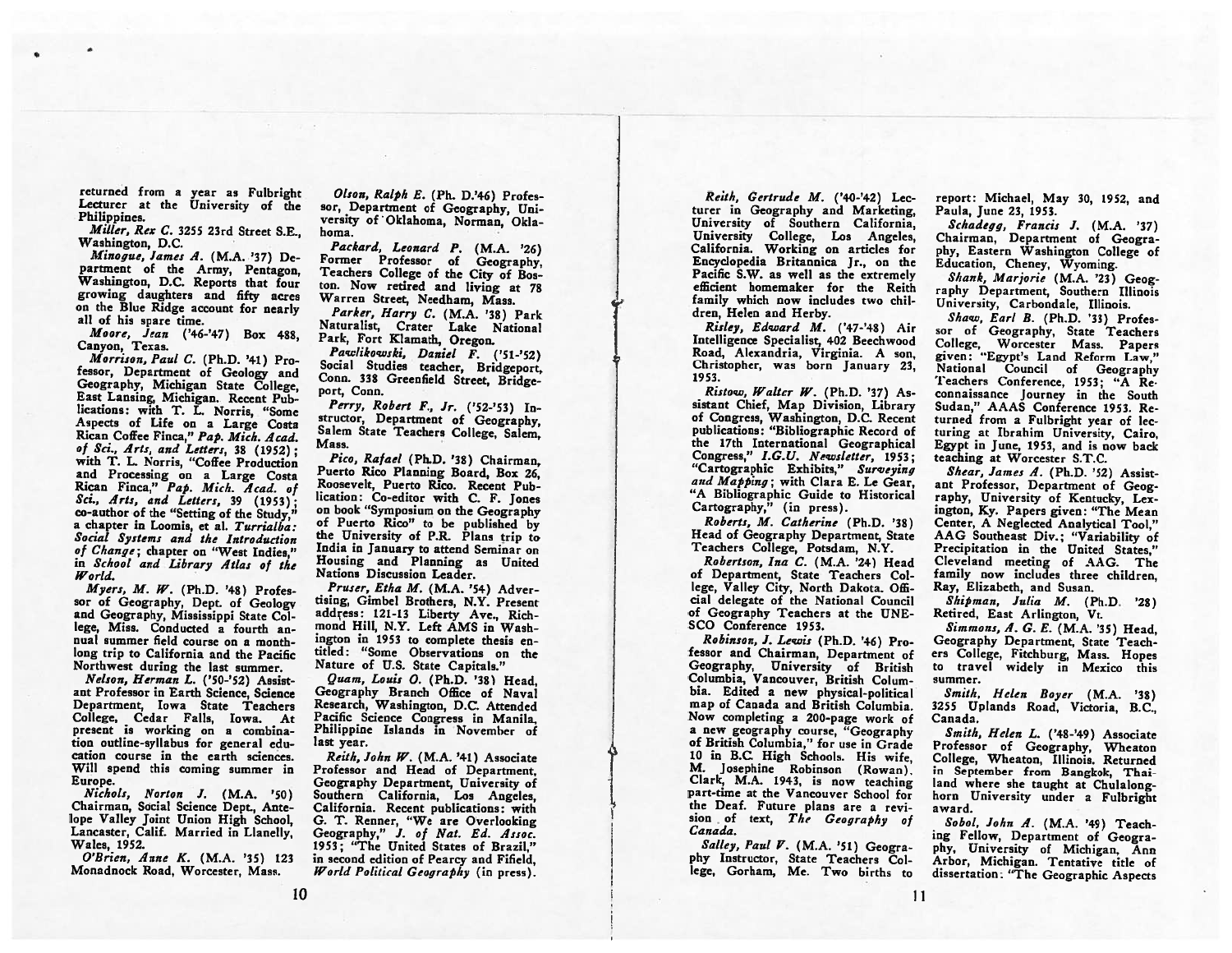of the Iron and Steel Industry in Chile."

Specht, Raymond E. (M.A. '47) Chairman, Geography Department, Wisconsin State College, Stevens Point, Wisconsin. Planning <sup>a</sup> summer field trip to New England and Canada.

Stacey, Karl ('49-'50) Associate Professor, Department of Geology, Kansas State College, Manhattan, Kansas.

Stoneman, Elvyn A. (Ph.D. '50) Section Chief, Physical Geography, Near East—Africa Branch, Engineer Strategic Intelligence Division, Army Map Service, Washington, D.C.

Sumner, Alfred R. (Ph.D. '49) As sistant Professor of Geography, San Francisco State College, San Francis co, California. This summer he is <sup>p</sup>lanning to conduct <sup>a</sup> geographical tour of the world by air.

Taylor, I. L. (Ph.D. '53) Consul tant on Territories and Possessions for the Committee on Interior and Insular Affairs, House of Representa tives, Washington, D.C. Recent Pub lication: "Teaching Materials Pro duced in the Trust Territory of the Pacific Islands," South Pacific Commission. Q. Bulletin, Vol. 3. Last spring served as liaison officer with the Visiting Mission of the United Nations Trusteeship Council on its tour of the Pacific. This winter ac companied <sup>a</sup> congressional party to the Virgin Islands and Puerto Rico. Terrell, R. Paul (Ph.D. '49) Head of Department of Geography and Geology, Western Kentucky State College, Bowling Green, Ky. Paoer <sup>g</sup>iven: "Manufacturing in Kentucky." Southeastern Div. AAG, 1953.

Tobey, Ray W. (M.A. '53) Teacher of Geography and Curator of Mineral Collections, Choate School, Wallingford, Connecticut.

Van Cleef, Eugene (Ph.D. '26) Professor of Geography and Business Organization. Ohio State University, Columbus. Ohio. Appointed member of Committee on Climate in Relation to Building and City Planning of the American Meteorological Society. Re writing book on urbanism.

Van De Bunt, Wouter (Ph.D. '52) Staff, Central Planning Bureau, K.L. M. Royal Dutch Airlines, The Hague, Netherlands. Recent publication: "Sanaibar, La Perla dell' Equatore." Le Vie del Mondo, Italian Geography Magazine, December 1952; article in process, "The Development of Dutch Civil Aviation," for the Netherlands Journal of Economic and Social Geog raphy. President, The Hague Circle of Dutch-American Fulbright Ex changees.

Van Royen W. (Ph.D. '28) Chair man, Department of Geography, Uni versity of Maryland, Silver Springs, Md. At present is continuing work on the Atlas of the World's Resources, Vol. III, dealing with forest and fish resources. Last summer was spent in Europe teaching one course in the Overseas Program of the University of Maryland at Wiesbaden, Germany; giving some special lectures to Air Force officers at A.F.H.W.; consulted with regular geography instructors in the Program; and visited several times in the Netherlands and in Switzerland.

Vogt, Mary C. (Mrs. B. C. Wood land) (M.A. '43) Research Student, Department of Geology, Bedford Col lege, Regent's Park, London, N.W. 1, England. Completing Ph.D. thesis: "Tectonics and Petrofabric Structures in Ballachulish and Glen Coe, Argyll shire."

Vouras, Paul P. (M.A. '51) Gradu ate Assistant, Department of Geog raphy, Ohio State University, Colum bus, Ohio.

Vozka, Henry ('30-'31) <sup>17670</sup> Cooley, Detroit, Michigan.

Wallace, Lillian H. (M.A. '41) As sistant Professor of Geography, State Teachers College, Westfield, Mass.

Weaver, Miles W.  $(M.A. '51) As$ sociate Planner, Providence Rede velopment Agency, <sup>14</sup> Highland Street, Cranston, Rhode Island.

West, Seymour (M.A. '41) Intelligence Officer, 208 Martha's Rd., Hol lin Hills, Alexandria, Va. Second son, David, born Sept. 1952.

Whittemore, Katheryne T. Profes sor of Geography, College for Teachers, State University of New York, Buffalo, N.Y. Visited Winnipeg last summer.

Wraight, A. J. (Ph.D. '51) Geographer, U.S. Coast and Geodetic Survey, Geographic Consultant, U.S. Department of Justice, Washington, D.C. Recent publications: "Geography of Tidelands Oil," Social Order, 1953; book Field Handbook to be published this year; in progress. "Coastal Place Names."

Wright, Marion I. (M.A. '46) Associate Professor of Geography and Chairman of the Social Studies Divi sion, Rhode Island College of Educa tion, Providence, R.I. Traveled over 6,000 miles by car in Europe during the past summer.

Zeller, Rose (Ph.D. '40) Professor of Geography, Eastern Illinois State College, Charleston, Illinois.

Zuber, Leo J. ('48-'49) Assistant Director, Metropolitan Planning Com mission, <sup>808</sup> Glenn Building, Atlanta, Planning, School of Architecture, Georgia Institute of Technology in ad dition to Congress Director, Southern Regional Congress on City Planning. Recent publications: A Planning Directory of the Southeastern States, South east Chapter, Am. Inst. of Planners, 1953; co-compiler of <sup>A</sup> Planning Bibliography, Metropolitan Planning Commission, 1953. A son, Peter Andrew, was born November 17, 1953.

#### NEW CUGS MEMBER

During the Spring semester <sup>a</sup> new member joined the CUGS. Eddie Kersch, free, 22, and single, arrived from Detroit, Michigan after having obtained <sup>a</sup> B.A degree in January from Wayne University. His hobbies include music (piano <sup>p</sup>laying and classical record collecting), travel, and photography.

#### STAFF MEMBER **COMMENDED**

Dr. Raymond E. Murphy received <sup>a</sup> "Citation for Merito rious Contribution to the Field of Geography" at the 50th An niversary Meeting of the A. A. G. April 14th in Philadelphia. The award was "for outstand ing success in bringing to  $Eco$ nomic Geography broad profes sional support and <sup>a</sup> high degree of editorial excellence."

#### VISITING LECTURERS

The Graduate School of Geography was again privileged to hear four visiting lecturers this year. The fields discussed in keeping with the tradition of letting Clark students hear from "the outside" covered most of the continents of the globe in addition to the systematic fields of methodology, urban and social geography.

Dr. Preston James, Syracuse Uni versity and Clark alumnus, gave 3 lectures last semester. He spoke on the concepts and methods of geogra <sup>p</sup>hy with practical application to his special field of N. E. Brazil.

Dr. Earl Shaw, another alumnus of Clark and now Professor of Geogra phy at Worcester State Teachers Col lege, spoke on Egypt, its problems and future.

Dr. R. E. Dickinson, Professor of Geography at Syracuse University, arrived in March to give <sup>a</sup> series of <sup>5</sup> lectures. He had spent the year 1951-1952 in field work in Italy on grants from the Social Science Re search Council and the Office of Naval Research and presented <sup>a</sup> sum mary of his findings on Land Reform in Southern Italy. In addition, 2 lectures each were given on the back ground and problems of social geog